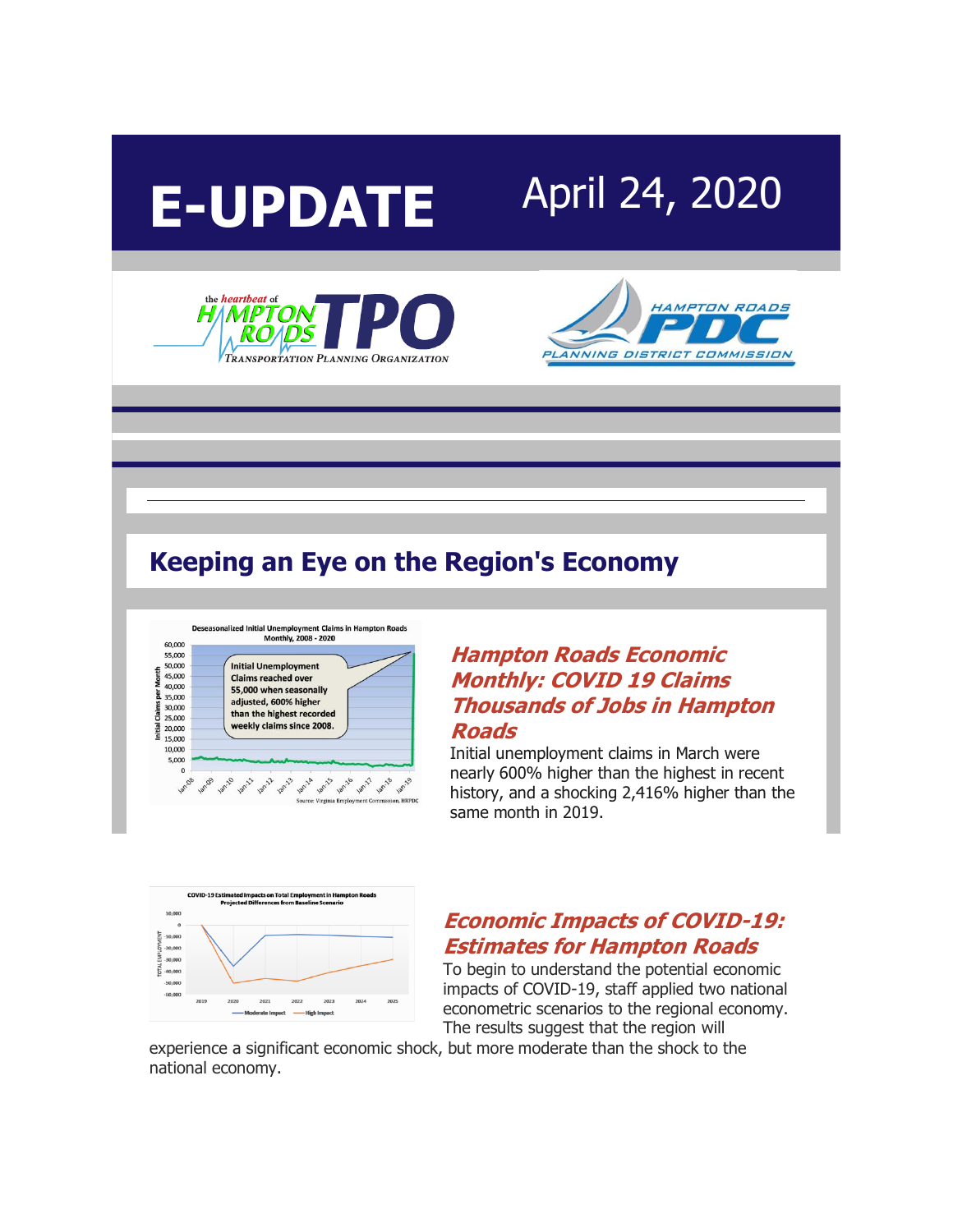# **Regionally Focused COVID-19 Data In One Place**



#### **[The Hampton Roads COVID-19](http://r20.rs6.net/tn.jsp?f=0018nYe3b0TJwd15YKFrVeTFF79N15EIjRu5HTkHfMwq5KnV42rQTy9JauL8ZvSvklRyli00_guLnZKghEno3l6GlxKsZ7WT1lfKUqFKc_WSJB1pfCQTfff5e0z0q_795N87plBvJFPpn47FIIjUwBugLCgQfweyMB7BSeJJ8_CAcwUnhkoGEaY6UfRdLcPAa52HZ6HCQdHK6vFcPZKVQC988JK5Fc7CCteRA9oeUaxQvilK7PSc69cGG-RLNh3Ii98&c=nNUCxWnfOTqgF5lKBdTmLA5DusFd-1__jegndztj_5T45ydORhEsnA==&ch=PCn95la3Dqw0pZ6ovwh8j0WCTG09xAzgYPxM0iiTmb7tZPv3ces6Fg==)  [Impact Planning Hub](http://r20.rs6.net/tn.jsp?f=0018nYe3b0TJwd15YKFrVeTFF79N15EIjRu5HTkHfMwq5KnV42rQTy9JauL8ZvSvklRyli00_guLnZKghEno3l6GlxKsZ7WT1lfKUqFKc_WSJB1pfCQTfff5e0z0q_795N87plBvJFPpn47FIIjUwBugLCgQfweyMB7BSeJJ8_CAcwUnhkoGEaY6UfRdLcPAa52HZ6HCQdHK6vFcPZKVQC988JK5Fc7CCteRA9oeUaxQvilK7PSc69cGG-RLNh3Ii98&c=nNUCxWnfOTqgF5lKBdTmLA5DusFd-1__jegndztj_5T45ydORhEsnA==&ch=PCn95la3Dqw0pZ6ovwh8j0WCTG09xAzgYPxM0iiTmb7tZPv3ces6Fg==)**

New Hub tracks regional COVID-19 data, and will serve as a place to publish special reports, analyses and other data related to the virus.

## **Maintaining Regional Construction Standards**



#### **[On-line Training Available for](http://r20.rs6.net/tn.jsp?f=0018nYe3b0TJwd15YKFrVeTFF79N15EIjRu5HTkHfMwq5KnV42rQTy9JauL8ZvSvklRZIm8P95vdFFsRXveOGc5IUecN1arnO7ZDn4Y6l_4l8OTsBdFYtxyCUa7K64Po7JbxvibQZhmclgrecaz8CWvTlSVAuEYvA5XFJPBULeJMvp4j-tNuiOk7_E21gJGPZFfytTN_CJHtClobdn_-CQ-uAuYrPnHBeFxpMUXa55g1SeLQfFSHFJF5phdH9ehviZQRaS0wrNxbGgDZ8190kG3LA==&c=nNUCxWnfOTqgF5lKBdTmLA5DusFd-1__jegndztj_5T45ydORhEsnA==&ch=PCn95la3Dqw0pZ6ovwh8j0WCTG09xAzgYPxM0iiTmb7tZPv3ces6Fg==)  [Regional Construction Standards](http://r20.rs6.net/tn.jsp?f=0018nYe3b0TJwd15YKFrVeTFF79N15EIjRu5HTkHfMwq5KnV42rQTy9JauL8ZvSvklRZIm8P95vdFFsRXveOGc5IUecN1arnO7ZDn4Y6l_4l8OTsBdFYtxyCUa7K64Po7JbxvibQZhmclgrecaz8CWvTlSVAuEYvA5XFJPBULeJMvp4j-tNuiOk7_E21gJGPZFfytTN_CJHtClobdn_-CQ-uAuYrPnHBeFxpMUXa55g1SeLQfFSHFJF5phdH9ehviZQRaS0wrNxbGgDZ8190kG3LA==&c=nNUCxWnfOTqgF5lKBdTmLA5DusFd-1__jegndztj_5T45ydORhEsnA==&ch=PCn95la3Dqw0pZ6ovwh8j0WCTG09xAzgYPxM0iiTmb7tZPv3ces6Fg==)**

The Standards were developed to simplify construction and improve the quality of roads, utilities, and other right-of-way improvements built in Hampton Roads.

# **Working Together for a Ready and Safe Region**



## **[Ensuring Safe Drinking Water,](http://r20.rs6.net/tn.jsp?f=0018nYe3b0TJwd15YKFrVeTFF79N15EIjRu5HTkHfMwq5KnV42rQTy9JauL8ZvSvklRRlp1A9Bcv25pGVU2GjM9_fOy1vV3XIuGCr16nogmP31wTLfOfuwFvhNpvuSgyziRvMSDPyU5377Ocrhb-AthLfxcn1DEUp6309AoxBjz821WbhyxlG6hOfov-JIUKLFLd67fcm1iOaaFPh44_6e57a54rjT49CMN9VrRfo2FV4wrFdKSNVgw5fVDouF0_WjZnDsqKEPrlq1qZRidXJlc_vG-Fms3RwcN&c=nNUCxWnfOTqgF5lKBdTmLA5DusFd-1__jegndztj_5T45ydORhEsnA==&ch=PCn95la3Dqw0pZ6ovwh8j0WCTG09xAzgYPxM0iiTmb7tZPv3ces6Fg==)  [Treatment of Wastewater](http://r20.rs6.net/tn.jsp?f=0018nYe3b0TJwd15YKFrVeTFF79N15EIjRu5HTkHfMwq5KnV42rQTy9JauL8ZvSvklRRlp1A9Bcv25pGVU2GjM9_fOy1vV3XIuGCr16nogmP31wTLfOfuwFvhNpvuSgyziRvMSDPyU5377Ocrhb-AthLfxcn1DEUp6309AoxBjz821WbhyxlG6hOfov-JIUKLFLd67fcm1iOaaFPh44_6e57a54rjT49CMN9VrRfo2FV4wrFdKSNVgw5fVDouF0_WjZnDsqKEPrlq1qZRidXJlc_vG-Fms3RwcN&c=nNUCxWnfOTqgF5lKBdTmLA5DusFd-1__jegndztj_5T45ydORhEsnA==&ch=PCn95la3Dqw0pZ6ovwh8j0WCTG09xAzgYPxM0iiTmb7tZPv3ces6Fg==)**

HRSD and over a dozen utility departments work to deliver safe drinking water to our residences and businesses and manage the flow and treatment of our wastewater.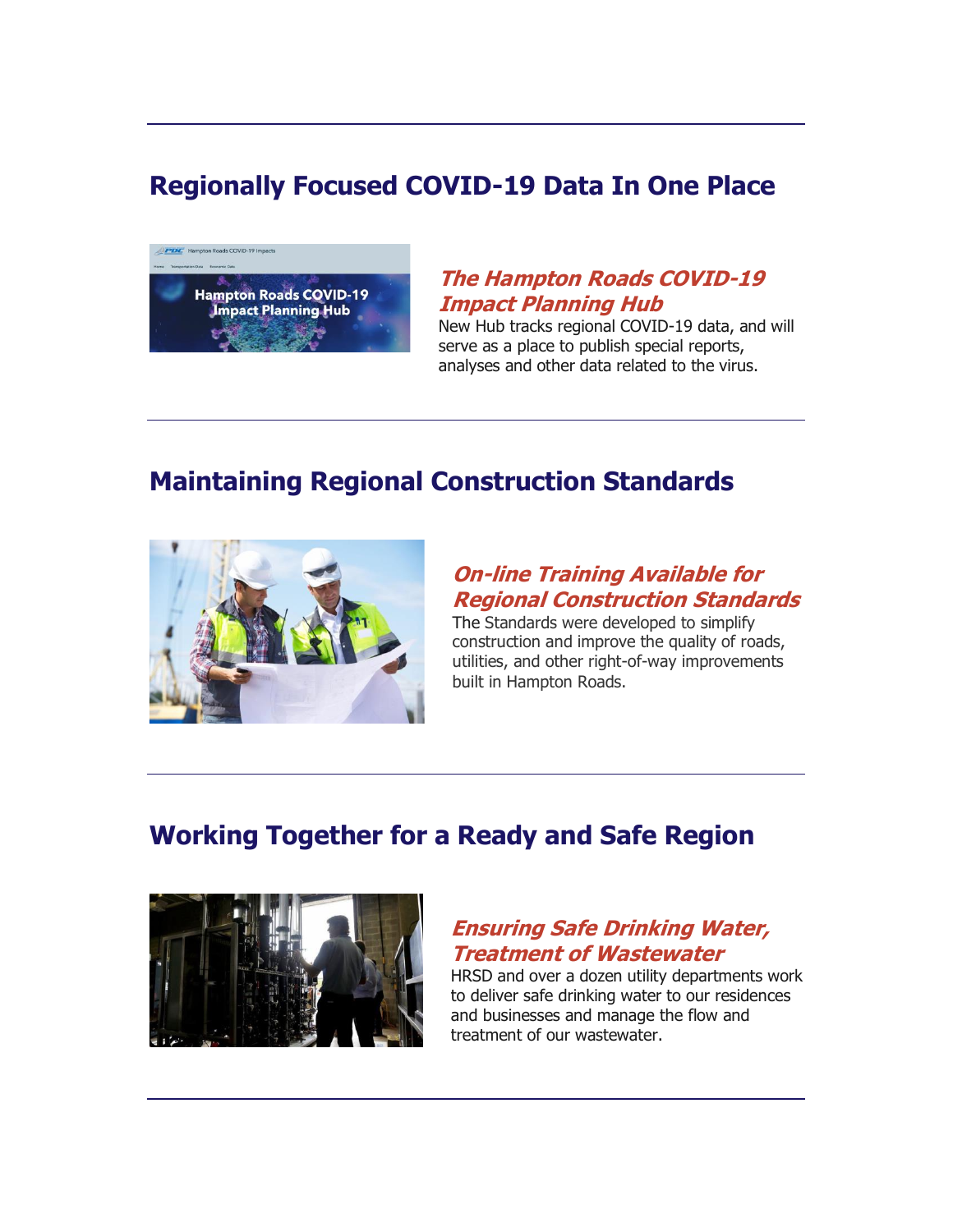## **Celebrate Earth Day Everyday!**



make Earth Day Everyday.

## **[Earth Day Opinion Editorial:](http://r20.rs6.net/tn.jsp?f=0018nYe3b0TJwd15YKFrVeTFF79N15EIjRu5HTkHfMwq5KnV42rQTy9JauL8ZvSvklRVX62b1XFz7VY71_urcp_BO-LlEkAZHI1KMZHIKyuWcGSQx2k_7XsxIjtoXHtT18QNqqj2sXQb2_mwT-E5iszkKl74H617izph_2mdTVcPh-GzOC-UD6pPTirAP8kl36e2dC5FxFEYw_xX9rYD3CTtItbebYzlgPjk59E38TP6rhUafZHRvuUJkmPyqDFHNeqSqCeza5IReY3SfhYuUDw47e3EGGWPe9vYSJ2G2f0-rgsY2uxQWjmgg==&c=nNUCxWnfOTqgF5lKBdTmLA5DusFd-1__jegndztj_5T45ydORhEsnA==&ch=PCn95la3Dqw0pZ6ovwh8j0WCTG09xAzgYPxM0iiTmb7tZPv3ces6Fg==)  [Celebrating Earth Day in the Age](http://r20.rs6.net/tn.jsp?f=0018nYe3b0TJwd15YKFrVeTFF79N15EIjRu5HTkHfMwq5KnV42rQTy9JauL8ZvSvklRVX62b1XFz7VY71_urcp_BO-LlEkAZHI1KMZHIKyuWcGSQx2k_7XsxIjtoXHtT18QNqqj2sXQb2_mwT-E5iszkKl74H617izph_2mdTVcPh-GzOC-UD6pPTirAP8kl36e2dC5FxFEYw_xX9rYD3CTtItbebYzlgPjk59E38TP6rhUafZHRvuUJkmPyqDFHNeqSqCeza5IReY3SfhYuUDw47e3EGGWPe9vYSJ2G2f0-rgsY2uxQWjmgg==&c=nNUCxWnfOTqgF5lKBdTmLA5DusFd-1__jegndztj_5T45ydORhEsnA==&ch=PCn95la3Dqw0pZ6ovwh8j0WCTG09xAzgYPxM0iiTmb7tZPv3ces6Fg==)  [of Coronavirus](http://r20.rs6.net/tn.jsp?f=0018nYe3b0TJwd15YKFrVeTFF79N15EIjRu5HTkHfMwq5KnV42rQTy9JauL8ZvSvklRVX62b1XFz7VY71_urcp_BO-LlEkAZHI1KMZHIKyuWcGSQx2k_7XsxIjtoXHtT18QNqqj2sXQb2_mwT-E5iszkKl74H617izph_2mdTVcPh-GzOC-UD6pPTirAP8kl36e2dC5FxFEYw_xX9rYD3CTtItbebYzlgPjk59E38TP6rhUafZHRvuUJkmPyqDFHNeqSqCeza5IReY3SfhYuUDw47e3EGGWPe9vYSJ2G2f0-rgsY2uxQWjmgg==&c=nNUCxWnfOTqgF5lKBdTmLA5DusFd-1__jegndztj_5T45ydORhEsnA==&ch=PCn95la3Dqw0pZ6ovwh8j0WCTG09xAzgYPxM0iiTmb7tZPv3ces6Fg==)**

Earth Day's Golden Anniversary this year was subdued, however there are things we can do to

## **Get Outside and Tend to Your Lawn/Garden**



## **[Find Solace in the Garden While](http://r20.rs6.net/tn.jsp?f=0018nYe3b0TJwd15YKFrVeTFF79N15EIjRu5HTkHfMwq5KnV42rQTy9JauL8ZvSvklRmwdE-7gm8fJsC5HodqJb3uqG7AtSfgAup9MyqYybZ0Cfa1tKgGpkYJzAuW1w0PtBqusDtY4MMP99qhbyJt0POSxp5STtfSsriG158JXJmrWvGF4dy7Oi4tmvPaV_SAkEefvRJiXr5qjPl9QHrot81CC0eq4l6U-ihmdp63OG9JW2U9dWeCUbG_izPlOwOBjl5Cp-S-oqoJFOfE96Th3rlA==&c=nNUCxWnfOTqgF5lKBdTmLA5DusFd-1__jegndztj_5T45ydORhEsnA==&ch=PCn95la3Dqw0pZ6ovwh8j0WCTG09xAzgYPxM0iiTmb7tZPv3ces6Fg==)  [Tending to Spring Tasks](http://r20.rs6.net/tn.jsp?f=0018nYe3b0TJwd15YKFrVeTFF79N15EIjRu5HTkHfMwq5KnV42rQTy9JauL8ZvSvklRmwdE-7gm8fJsC5HodqJb3uqG7AtSfgAup9MyqYybZ0Cfa1tKgGpkYJzAuW1w0PtBqusDtY4MMP99qhbyJt0POSxp5STtfSsriG158JXJmrWvGF4dy7Oi4tmvPaV_SAkEefvRJiXr5qjPl9QHrot81CC0eq4l6U-ihmdp63OG9JW2U9dWeCUbG_izPlOwOBjl5Cp-S-oqoJFOfE96Th3rlA==&c=nNUCxWnfOTqgF5lKBdTmLA5DusFd-1__jegndztj_5T45ydORhEsnA==&ch=PCn95la3Dqw0pZ6ovwh8j0WCTG09xAzgYPxM0iiTmb7tZPv3ces6Fg==)**

These days, time in the garden can be therapeutic and a much-needed diversion. Even without a trip to the garden center, there are mindful tasks you can be doing now that will benefit you—and the environment.

# **Raise a Glass: Drinking Water Week is May 3-9**



## **[An Essential Service: There When](http://r20.rs6.net/tn.jsp?f=0018nYe3b0TJwd15YKFrVeTFF79N15EIjRu5HTkHfMwq5KnV42rQTy9JauL8ZvSvklRkSN0a7ftYjFoL6ul_nzouy7CVQgNcY0ZwdtLIokfVQRVPfORAV3iCsKl87FFYKH_GJU9kzKGZ58HU3ZrEF1cnBAexpMp7BJ8Y8bqtcP37PeNUtsq5MWAgPT5G8oKMUbgB8e0kJdAEkoNEuUst-ZqVpso-TnEAROI-ru6TsejKJD6rJ9VNM17EP49YC4O5v28&c=nNUCxWnfOTqgF5lKBdTmLA5DusFd-1__jegndztj_5T45ydORhEsnA==&ch=PCn95la3Dqw0pZ6ovwh8j0WCTG09xAzgYPxM0iiTmb7tZPv3ces6Fg==)  [We Need It Most](http://r20.rs6.net/tn.jsp?f=0018nYe3b0TJwd15YKFrVeTFF79N15EIjRu5HTkHfMwq5KnV42rQTy9JauL8ZvSvklRkSN0a7ftYjFoL6ul_nzouy7CVQgNcY0ZwdtLIokfVQRVPfORAV3iCsKl87FFYKH_GJU9kzKGZ58HU3ZrEF1cnBAexpMp7BJ8Y8bqtcP37PeNUtsq5MWAgPT5G8oKMUbgB8e0kJdAEkoNEuUst-ZqVpso-TnEAROI-ru6TsejKJD6rJ9VNM17EP49YC4O5v28&c=nNUCxWnfOTqgF5lKBdTmLA5DusFd-1__jegndztj_5T45ydORhEsnA==&ch=PCn95la3Dqw0pZ6ovwh8j0WCTG09xAzgYPxM0iiTmb7tZPv3ces6Fg==)**

Drinking Water Week recognizes the vital role water plays in our daily lives, and all the water professionals behind the scenes who bring us this life-sustaining service.